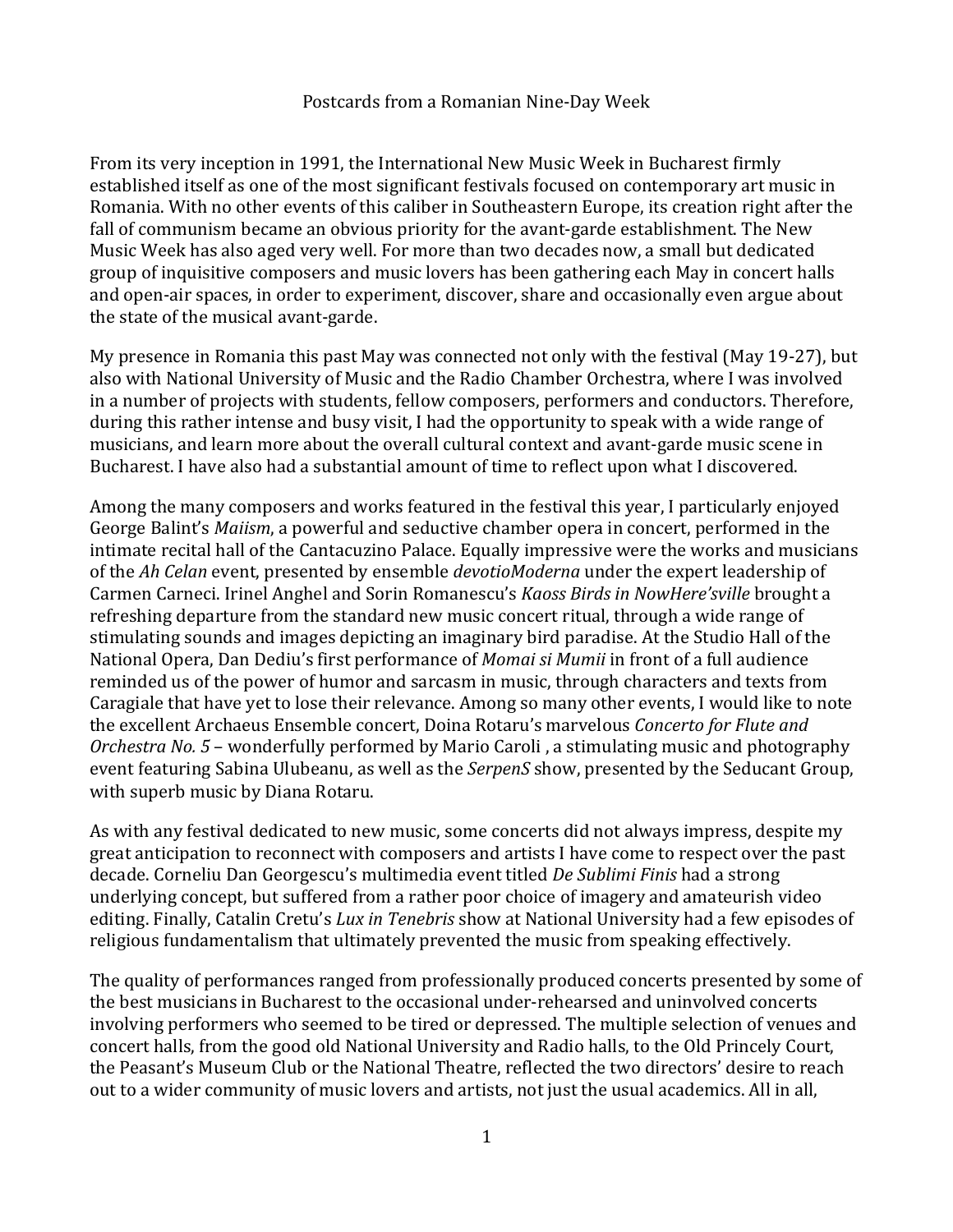Irinel Anghel and Mihaela Vosganian's surreal concept provided a common sense of purpose for all the events presented during this... nine-day week.

As my understanding of Romanian politics and the arts scene has gradually diminished over the past 20 years, I have become quite hesitant about making observations about festivals, trends, and new directions in music. One cannot truly understand the intricacies of a cultural panorama and management of a festival, without a grasp of the context. On the other hand, I have occasionally found myself daydreaming about what musical Bucharest might look like one day, reason for which there could be no better time to share these thoughts.

On this recent visit, I was asked quite a few times by various young composers to discuss the differences and similarities between the new music landscapes of Bucharest and Los Angeles. Instinctively, I attempted to glance back at the first editions of this festival, where I could see myself during the early 90s, attending every new music concert I could, following my mentors, trying to understand where I come from while dreaming of conquering far-away territories. I would have probably asked the same questions.

I imagine that for a young Romanian composer, one of the troubles with the new music scene is the absence of successful role models. Why would a recent high-school graduate dream of pursuing the art of music composition? In all honesty, I don't believe one could get rich from writing chamber and symphonic music in Romania these days, and the prospects of finding a job in the academia are as dim as elsewhere. If one would set out on a quest to buy new music recordings and scores in Bucharest, the task would be almost impossible to fulfill. Moreover, at these festivals, the concert halls are mostly empty. Quite often, musicians don't seem to put a lot of effort into understanding the scores, and as a result, some performances of new music appear to be nothing more that plain sight-readings. Despite great talent and a few astonishing sparks of imagination, a calm sense of hopelessness seems to have infused some of the young composers I met in masterclasses and concert halls. To a certain extent, I rediscovered my own state of mind during the early 90s, when all I wanted to do is leave.

Looking back more closely, I cannot understate the role played by this festival in my development. As early as 1991, I remember meeting the first foreign composers in my life, hearing works by Giacinto Scelsi, Olivier Messiaen, Yannis Xenakis, Tristan Murail, and many other luminary figures of the 20<sup>th</sup> century. Those concerts seemed to bring more people together, and the public appeared to be warmer and more supportive. Maybe I was just younger and more curious, so all these new people with great ideas around me seemed bigger and more illustrious.

The beauty of this festival is that it can reinvent itself every year. Perhaps a concert dedicated exclusively to electro-acoustic music could become a yearly tradition, as well as the performance of a late  $20<sup>th</sup>$  century "classic" in every concert. I also hope that funding will allow the presence of at least one foreign ensemble and a few guest composers from abroad. At the end of the day, the lack of a clear and steady yearly budget for this festival may just be the source of all problems. Regardless of location, as the sources and nature of music sponsorship have changed for all of us over the past decade, new models will need to be invented.

Leaving aside the specifics of the Romanian arts scene, one word should be said about some of the general trends permeating contemporary culture across borders and continents. The shifting